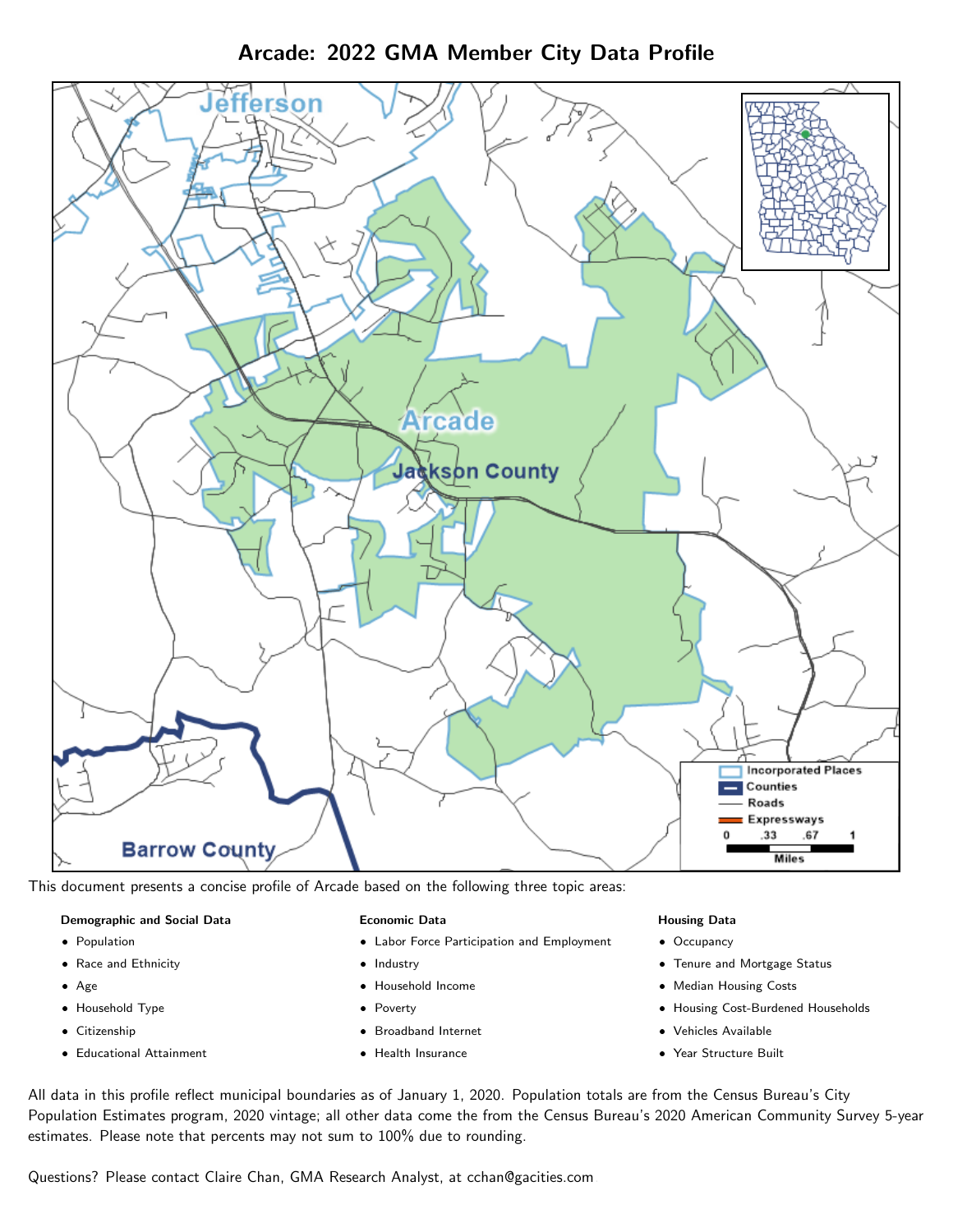# Arcade: Demographic and Social





**Citizenship** 



Source: American Community Survey, 2020 5-year estimates, table B05002 Source: American Community Survey, 2020 5-year estimates, table B15002

Race and Ethnicity



Source: U.S. Census Bureau, City Population Estimates, 2020 vintage Source: American Community Survey, 2020 5-year estimates, table B03002

## Household Type



Source: American Community Survey, 2020 5-year estimates, table B01001 Source: American Community Survey, 2020 5-year estimates, table B11001

### Educational Attainment



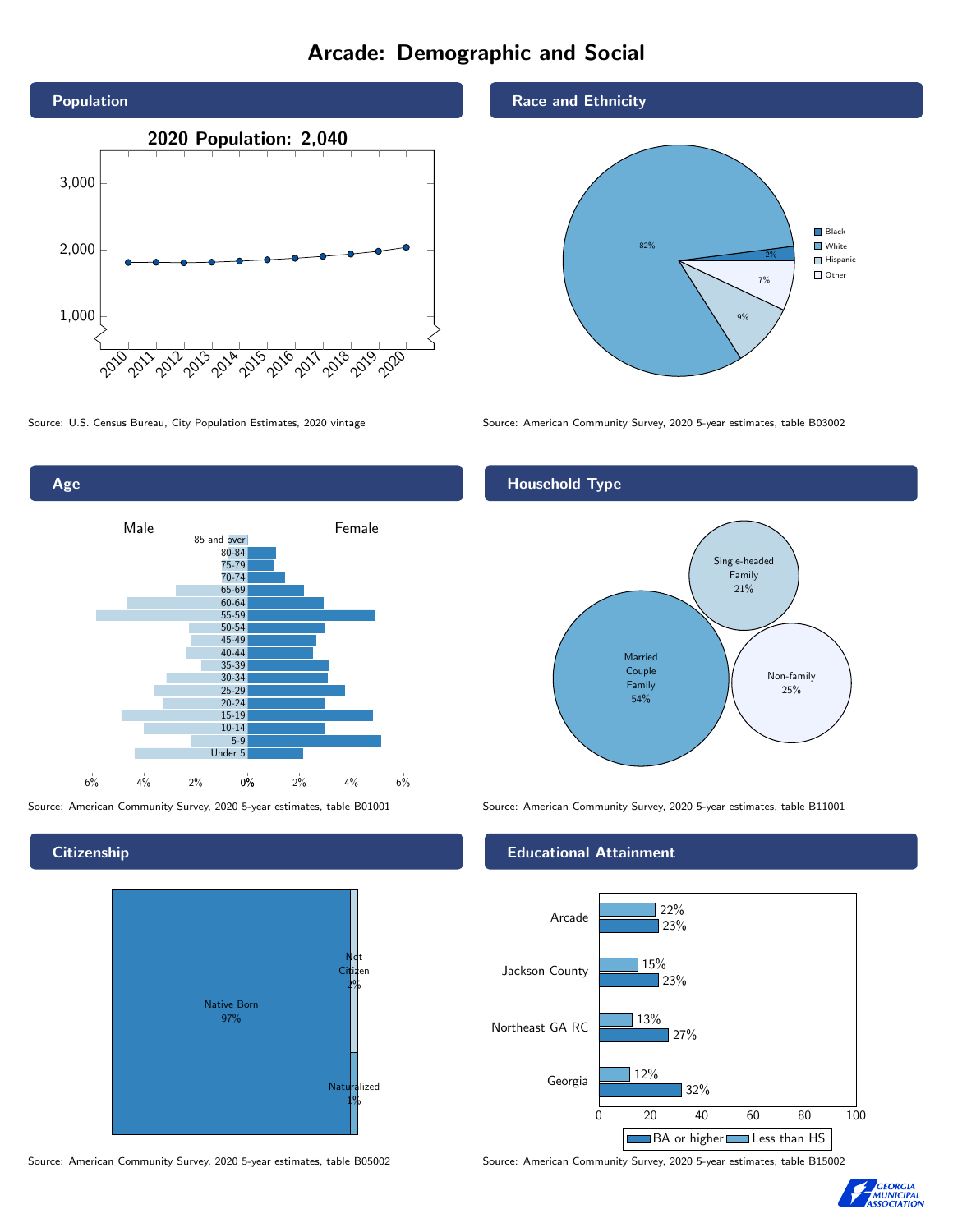# Arcade: Economic



Source: American Community Survey, 2020 5-year estimates, table B23001 Note: Unemployment rate is based upon the civilian labor force.



Source: American Community Survey, 2020 5-year estimates, tables B19013 and B19025 Source: American Community Survey, 2020 5-year estimates, table B17010



Industry

| Agriculture, forestry, fishing and hunting, and mining      | $3\%$ |
|-------------------------------------------------------------|-------|
| Construction                                                | 12%   |
| Manufacturing                                               | 11%   |
| <b>Wholesale Trade</b>                                      | 8%    |
| Retail Trade                                                | 19%   |
| Transportation and warehousing, and utilities               | 3%    |
| Information                                                 | 3%    |
| Finance and insurance, real estate, rental, leasing         | $1\%$ |
| Professional, scientific, mgt, administrative, waste mgt    | 8%    |
| Educational services, and health care and social assistance | 21%   |
| Arts, entertainment, recreation, accommodation, food        | 5%    |
| service                                                     |       |
| Other services, except public administration                | 5%    |
| Public administration                                       | $2\%$ |

Source: American Community Survey, 2020 5-year estimates, table C24030

Poverty



### Health Insurance



Source: American Community Survey, 2020 5-year estimates, table B28002 Source: American Community Survey, 2020 5-year estimates, table B18135